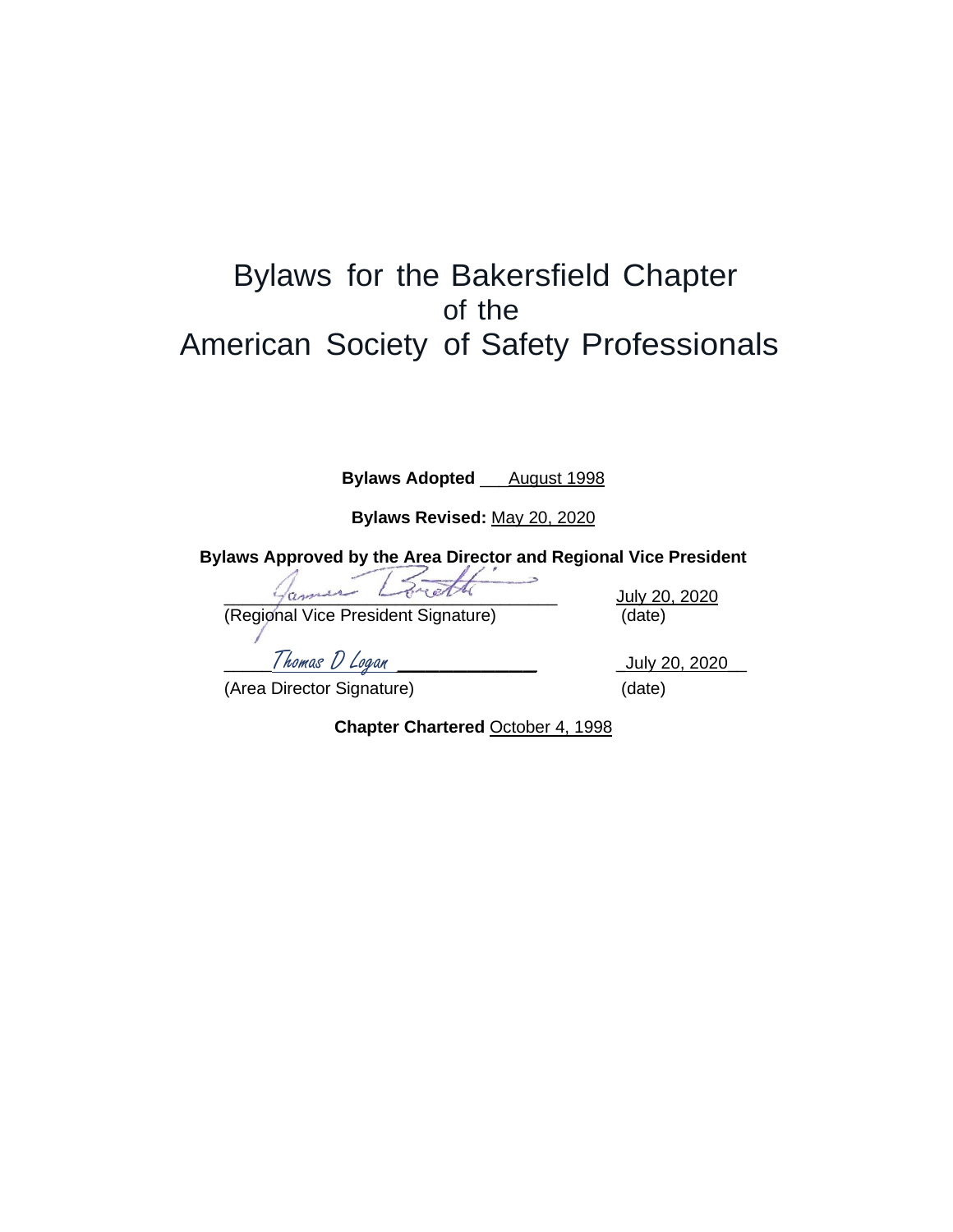## **Table of Contents**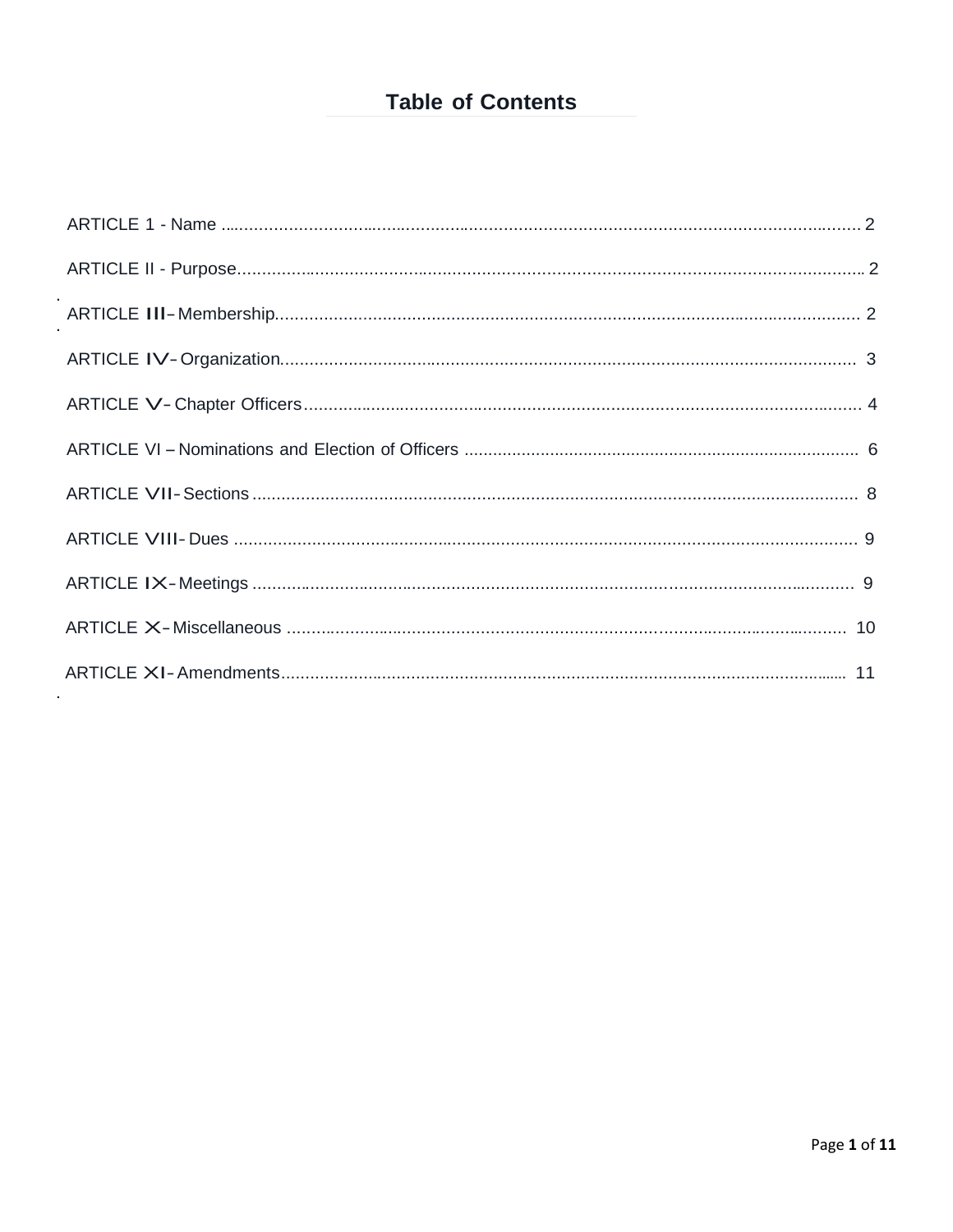## **Bylaws for the Bakersfield Chapter of American Society of Safety Professionals**

## **Article <sup>I</sup> –Name**

- **Section 1** The name of this organization shall be the Bakersfield Chapter of the American Society of Safety Professionals.
- **Section 2** Hereinafter, the Bakersfield Chapter will be referred to as the Chapter, and the American Society of Safety Professionals will be referred to as Society.

### **Article II –Purpose**

- **Section 1** The purpose of the Chapter will be to promote the advancement of the safety profession and safety professionals in the geographical area served.
- **Section 2** In fulfilling its purpose, the Chapter shall have the following objectives within the geographical area.
	- a) To develop and/or promote educational programs for obtaining the knowledge required to perform the functions of a safety professional.
	- b) To develop and/or disseminate locally, information and materials that will carry out the purposes of the Chapter, Society, and serve the public.
	- c) To provide and or support forums for the interchange and acquisition of professional knowledge among its members.
	- d) To foster liaison with local organizations of related disciplines.
	- e) To inaugurate and implement such other programs and projects consistent with the purpose of the Chapter and Society.
	- f) To conduct its affairs in a manner that will reflect the standards, purposes and objectives of Society.

## **Article** Ill-**Membership**

- **Section 1** Membership in the Chapter is open to those individuals who are members of Society in good standing and who are located within the Chapter's geographical area or request membership in it. All members of the Chapter shall be members of Society.
- **Section 2** Membership is personal and not transferable.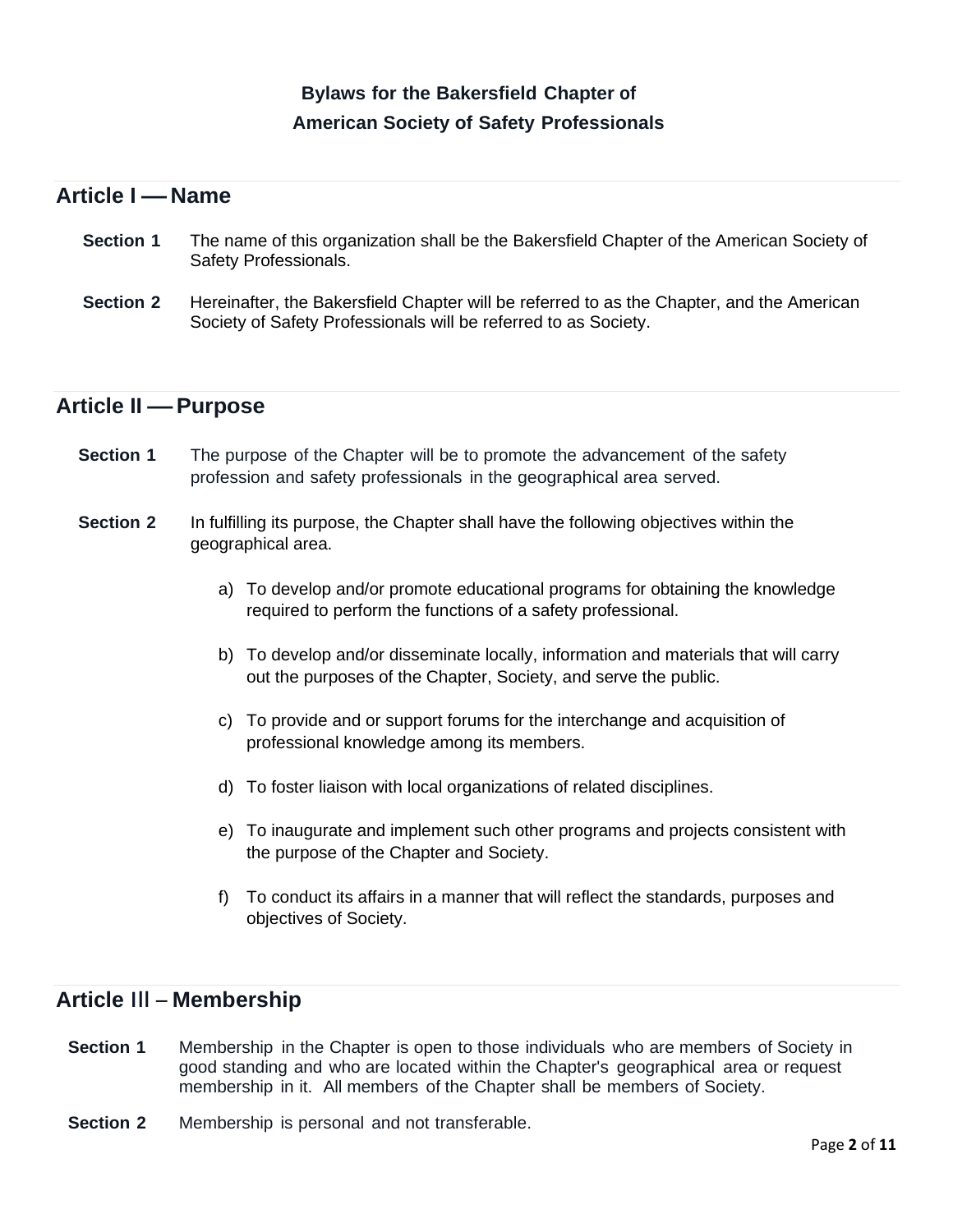**Section 3** All Chapter members are eligible to vote on all matters submitted to the Chapter Membership.

#### **Article** IV -**Organization**

- **Section 1 The Chapter is a not-for-profit organization chartered by Society for the purpose of carrying** out the objectives of Society in its geographical area. It shall operate in accordance with Society Bylaws.
- **Section 2** In order to maintain its Charter, the Chapter shall have a minimum of 40 active members.
- **Section 3** The Chapter is located in Region I, Area III, of Society and the Chapter's geographical area is defined as all of Kern, lyno and Mono Counties.
- **Section 4** There shall be an Executive Committee responsible for the operation and management of the Chapter. It shall be responsible for the supervision and care of all property, have full authority to commit the Chapter to action in consonance with resolutions adopted at meetings of the Chapter, and may cooperate with other organizations on such basis that will not impair the ability of the Chapter to pursue its purposes independently.
- **Section 5** A quorum shall be required at all Executive Committee meetings to conduct official chapter business. At least five (5) Executive Committee members, including the President or President-Elect shall constitute a quorum.
- **Section 6** The Executive Committee shall consist of Elected Officers, Past President, and Committee Chairpersons
- **Section 7** Each major objective as listed in Article II, Section 2 of these Bylaws shall be sustained by the Chapter Executive Committee.
- **Section 8** The Chapter President is the voting representative for the Chapter at the Regional Operating Committee meetings. A Professional Member or Member who is an elected officer of the Chapter may serve instead of the President, if so designated in writing to the Regional Vice President.
- **Section 9** Chapter Officers and Delegate(s) to the Society House of Delegates shall be elected by Members of the Chapter.
- **Section 10** The Chapter activity year shall be from July 1 to June 30
- **Section 11** The Chapter fiscal year shall be from April 1 to March 31.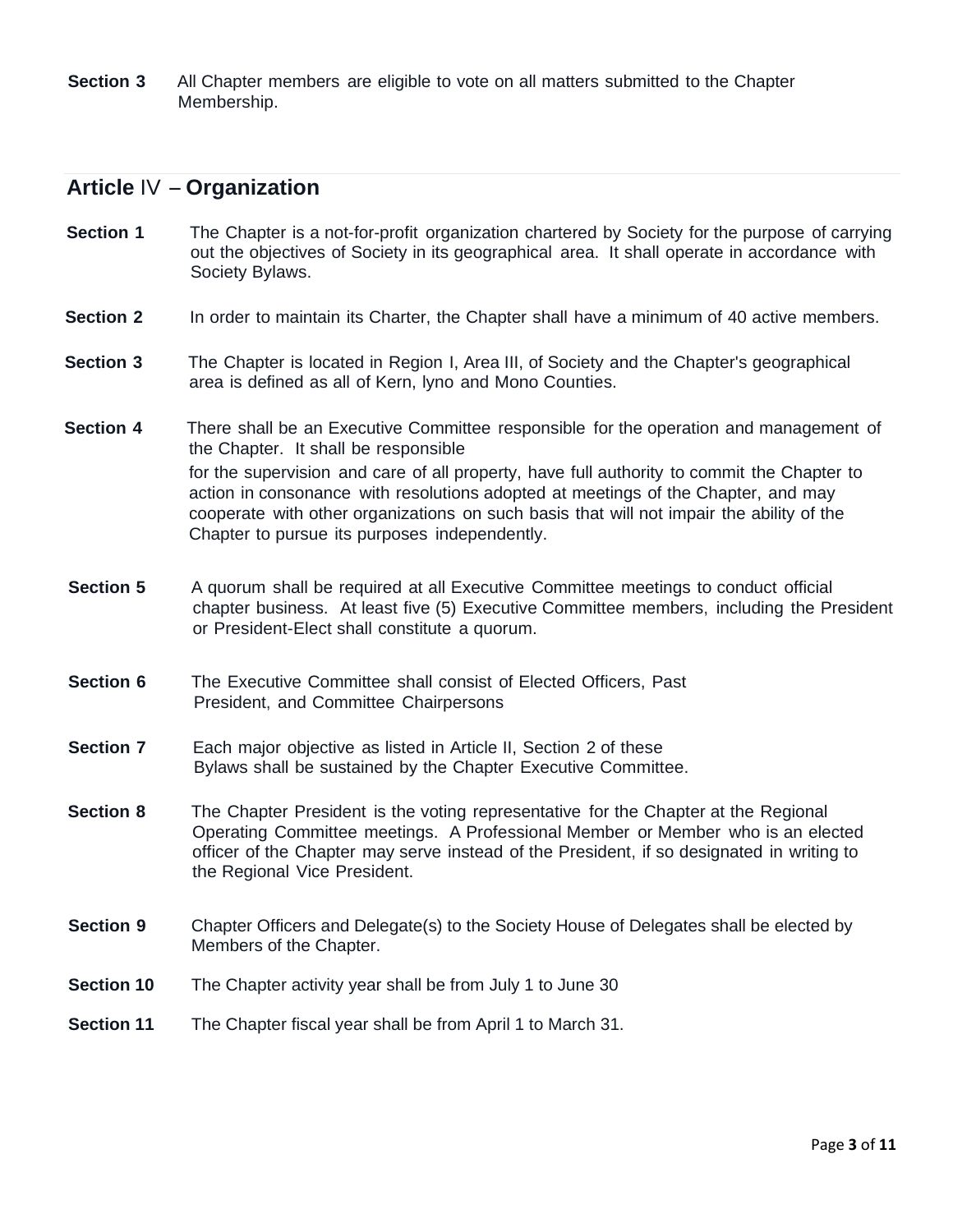## **Article <sup>V</sup> -Chapter Officers**

#### **Section 1 Elected Officers of the Chapter shall be:**

- a) President
- b) President-Elect
- c) Secretary
- d) Treasurer
- e) Delegate(s) to the Society House of Delegates

#### **Section 2 Non-elected Officers shall include the immediate Past President.**

#### **Section 3 Each elected Chapter Officer shall**

a) be a Society member for one year prior to taking office; exceptions must be approved by the Regional Vice President. However, only a Professional Member or Member may hold the offices of President, President-Elect or Delegate(s) to the House of Delegates.

#### **Section 4 The President shall:**

- a) Preside at regular and special meetings of the Chapter Executive Committee and the membership.
- b) Represent the Chapter at meeting of other organizations where official representation of the Chapter is desirable.
- c) Be a member of the Regional Operating Committee representing the Chapter.
- d) Provide leadership for programs and activities for the Chapter during the term of office.
- e) Appoint such committees as are necessary to implement the objectives of the Chapter.
- f) Submit a completed Chapter COMT report to the Regional Vice President by August 15.
- g) Submit the names of Chapter Officers and Delegate(s) elected for the ensuing year annually by May 31 to the Regional Vice President and Society Headquarters.

#### **Section 5 The President Elect shall:**

- a) Succeed to the office of the President at the end of the current term and serve as President for the upcoming term.
- b) Succeed to the office of the President and carry out its duties if the President is unable to serve.
- c) Assume responsibilities for the work of Committees as assigned by the President.
- d) Assume responsibilities for the President as necessary.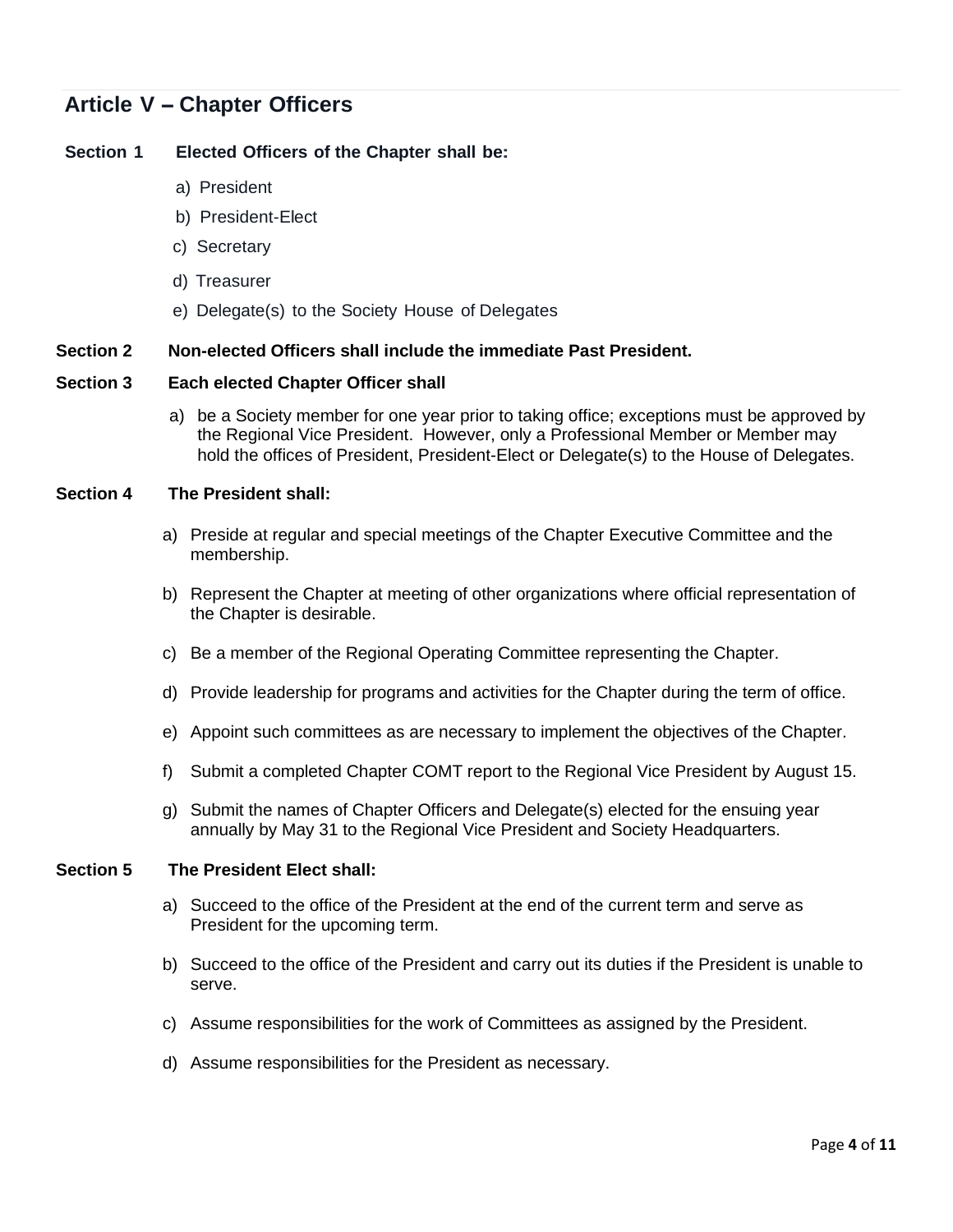#### **Section 6 The Past President shall:**

- a) Assume responsibilities for the work of Committees as assigned by the President
- b) Assume responsibilities for the President in the absence of the President and the President Elect.

#### **Section 7 The Secretary shall:**

- a) Maintain records and correspondence of the Chapter.
- b) Record and distribute minutes of Chapter Executive Committee meetings.
- c) Retain custody of the Chapter Charter
- d) Assume the duties of Treasurer as needed.

#### **Section 8 The Treasurer shall:**

- a) Maintain all financial records of the Chapter.
- b) Supervise the receipt and distribution of funds as directed by the Chapter Executive Committee.
- c) Maintain the Chapter funds in a depository approved by the Chapter Executive Committee.
- d) Submit a completed Chapter Dues Report by March 1 to Society Headquarters.
- e) By May 31, transmit to Society Headquarters the audited income and expense statement for the fiscal year ending March 31 and submit to the IRS any required tax documents.
- e) Assume the duties of Secretary as necessary.

#### **Section 9 The Delegate(s) to the Society House of Delegates shall:**

- a) Operate in accordance with the House of Delegates Operating Procedures and Society Bylaws.
- b) Keep the Chapter informed of House of Delegates actions and proposed actions.
- c) Act on House of Delegates mail ballots on behalf of the Chapter.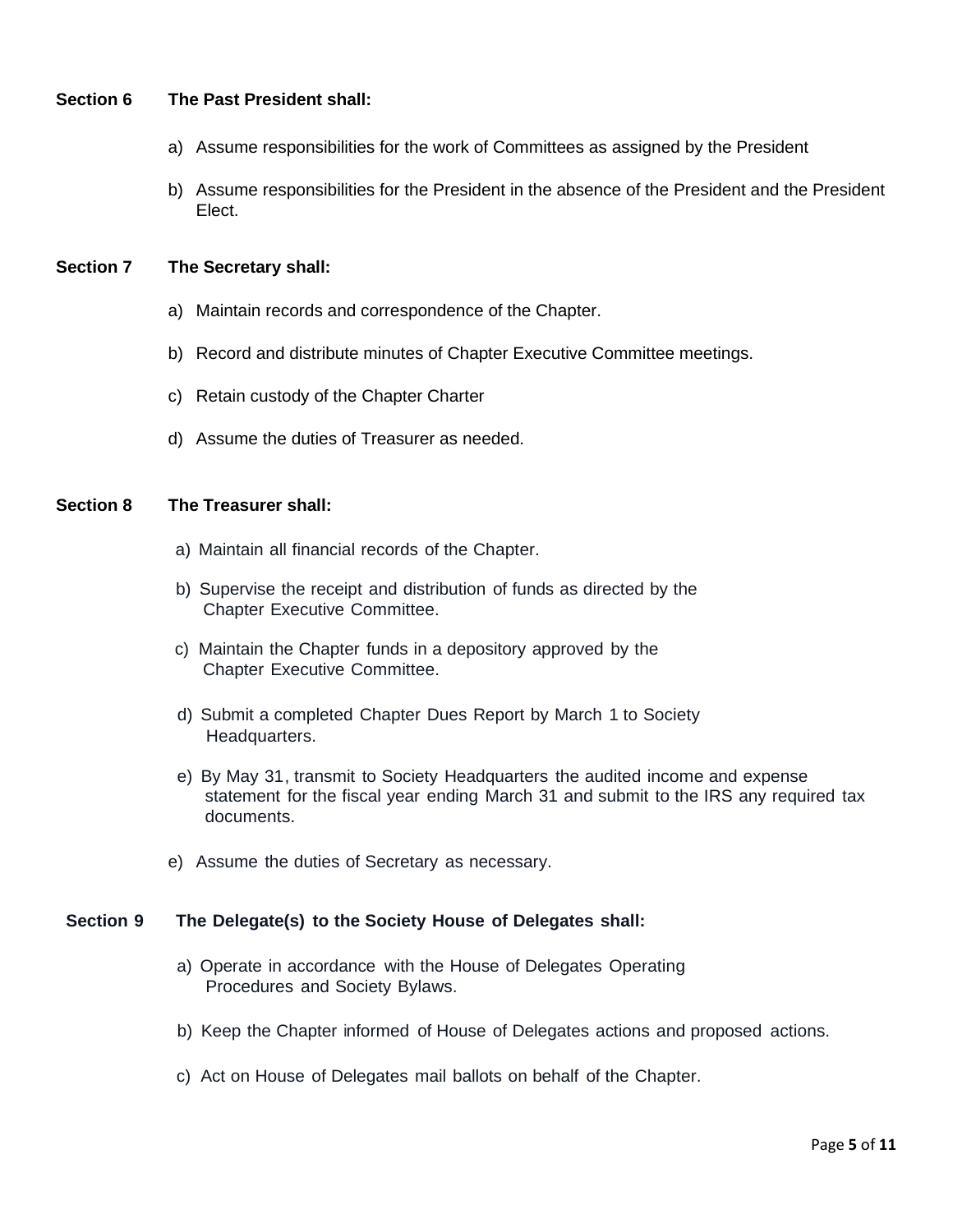## **Article** VI-**Nominations and Election of Officers**

**Section 1** The most recent immediate Past President available to serve shall be the Chairperson of the Nominations and Elections Committee. The Committee, including the Chairperson, will consist of no less than three (3), nor more than five (5), members. One member shall be elected by the current Chapter President and the balance by the Committee Chairperson. Officers serving in positions that succeed to the next Chapter officer level may serve on the Nominating Committee. Newly nominated candidates and candidates for non-- succeeding officer positions may not serve on the Nominating and Elections Committee.

> Selection of the Committee Members shall be completed no later than the first Executive Committee meeting of each calendar year and duly recorded. The full final sitting Committee must approve the slate of officer candidates.

- **Section 2** The Nominations and Elections Committee shall select qualified candidates for al elective offices. Candidates' names and qualifications shall be published and distributed to the Chapter membership at least 60 days in advance of the election.
- **Section 3** Any fifteen (15) Chapter Members may submit a signed petition nominating one or more individuals for elective office. The petition shall be accompanied by a written acceptance by the nominee(s) and shall be submitted to the Chairperson of the Nominations and Elections Committee 30 days in advance of the election. The name and qualifications of such nominees shall be published and distributed to the membership at least 15 days prior to the election.
- **Section 4** The term of elected Chapter Officers shall be for one year beginning July 1. Term exceptions include the office of President-Elect, which immediately succeeds to the Presidency for one term.
- **Section 5** Election of officers for the ensuing year shall be held at the May meeting. If there is more than one candidate for any office, election shall be by written or electronic ballot. If there is only one candidate for an office, election may be by voice vote
- **Section 6** In the event a quorum is not present at the May meeting, Society sponsored electronic voting will be used. The ballot process shall be open 15 days. Results will be announced no later than the June membership meeting.
- **Section 7** Removal of elected Chapter officers shall be by vote of Chapter members at any regular or special meeting upon presentation of a signed petition from either the Chapter Executive Committee or fifteen (15) voting members of the Chapter.

Notification of such meeting shall be communicated to each member at least 30 days in advance of the date of the meeting.

- **Section 8** Committee Chairpersons appointed by elected officers or the Chapter Executive Committee may be removed by a vote of the Chapter Executive Committee.
- **Section 9** Vacancies in elected Chapter offices shall be filled by the succession designated in the various officer descriptions. If no succession is designated, or the designated successor declines to accept the position, the position shall be filled in the way specified as follows, according to the position and timing of the vacancy: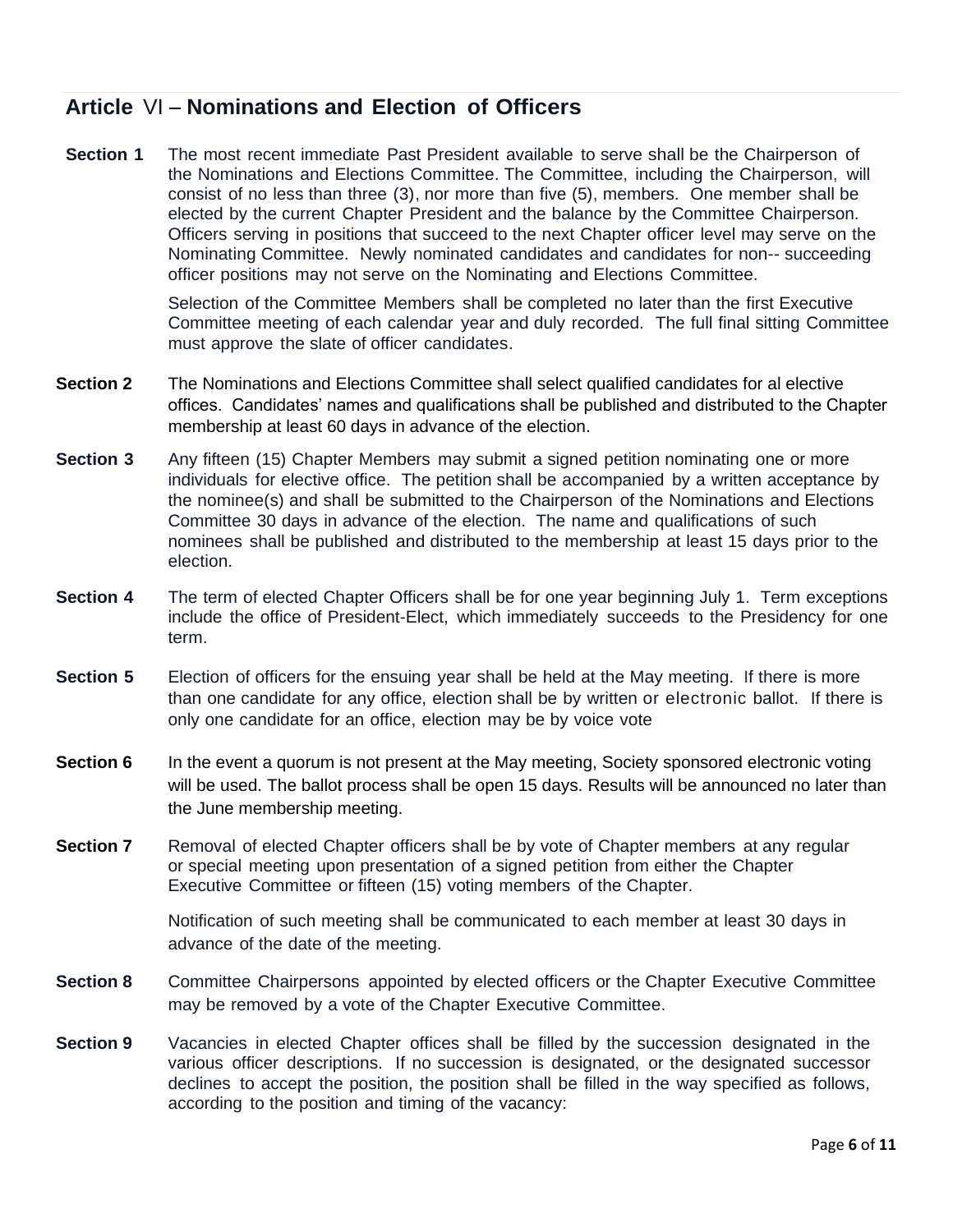a) Should a vacancy occur in any elected office, including Secretary, Treasurer, or any others except President or President-Elect, the President shall appoint, with the approval of the Chapter Executive Committee, an eligible member (see Article V, Section 2) to fill the remaining term of office giving special consideration to current Committee Chairpersons and experienced Chapter leaders who have recently completed their term of office.

#### **b) Should a vacancy occur early in the term, in the office of:**

1. **President**, the President-Elect shall succeed to the Presidency. If the President-Elect declines the position, the immediate Past- President may serve as President for this term upon approval of the Executive Committee. Otherwise, a special election as specified in b) 2 of this section will be considered for filling the seat of President. The President-Elect will be responsible for completing this function.

#### 2. **President-Elect**, the President shall:

- i. Appoint a special Nominating Committee
- ii. Publish notification of the election and the slated nominees for office at least 15 days in advance of the Chapter meeting at which the election is to be held.
- iii. Receive at the Chapter meeting any additional nominating petitions as may be rendered and signed by the number of Members as specified in Article VI, Section 3.
- iv. Conduct a voice vote at the Chapter meeting if there is only one nominee and a written or electronic ballot if there is more than one nominee for office.
- v. The successful candidate shall assume office immediately on election.

#### **c) Should a vacancy occur at mid-term, or later in the office of:**

- 1. **President**, the President-Elect shall serve the remaining term of the President in addition to the term for which he/she was originally elected.
- 2. **President-Elect,** if it is not an operational hardship for the Chapter, this position may remain vacant until the next election is conducted. If it is operationally necessary for the Chapter to have a President-Elect, then the position should be filled as noted in this Article and Section, paragraph (2).
- **Section 10** Vacancies in appointed offices shall be filled for their remaining term by appointees of the President then in office, with the approval of the Chapter Executive Committee

#### **Section 11** Inability to serve: If after an election, but prior to taking office, an officer is unable to serve for any reason, the vacancy shall be filled in the manner set forth int his article.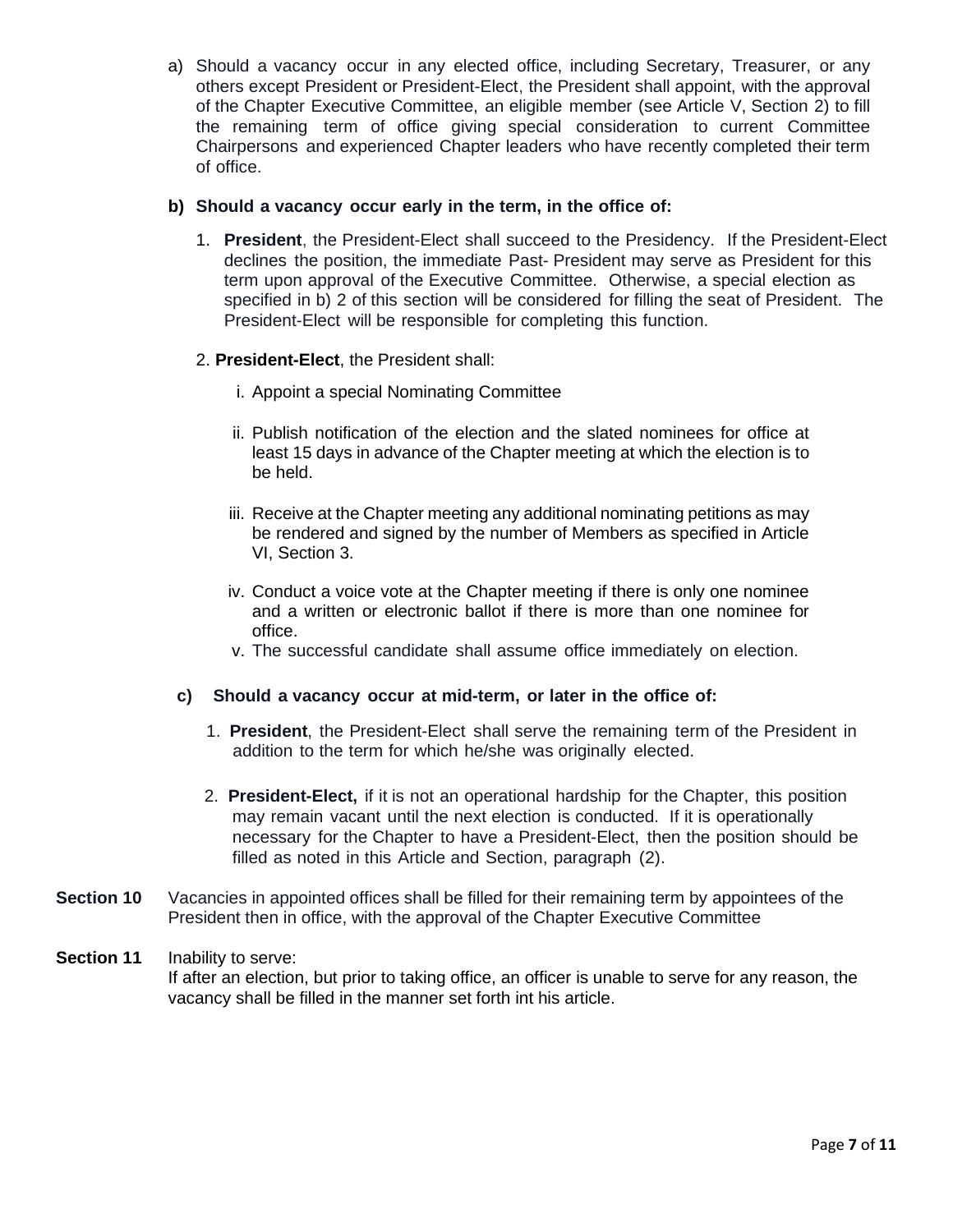## **Article VII –Sections**

- **Section 1** Sections may be formed by this Chapter to serve 10 or more dues- paying Chapter members whose geographical location, within the Chapter area, constitutes an inconvenience to participate in Chapter affairs and whose number is insufficient to permit formation of a new Chapter.
- **Section 2** The group must petition the Chapter to serve 10 or more dues- paying Chapter members whose geographical location, within the Chapter area, constitutes an inconvenience to participate in Chapter affairs and whose number is insufficient to permit formation of a new Chapter.
	- a) The petition should outline:
		- 1. Name of the Section
		- 2. Territory the Section will encompass
		- 3. Number of members currently in the territory
		- 4. Plans for meeting to be held and the nature of the program
		- 5. Justification for the creation of the Section
		- 6. Any dues arrangement between the Chapter and the Section
		- 7. Submit a copy of Section Bylaws
	- b) The Section shall operate in accordance with Society and Chapter Bylaws.
	- c) Sections must meet the approval of the Chapters Executive Committee and the Regional Operating Committee.
	- d) Sections, upon approval by the Regional Operating Committee, shall elect a Chairperson and a Secretary/Treasurer and must abide by the Bylaws of the Chapter. The Chairperson shall be a Professional Member or Member. The Chairperson of an authorized Section shall be invited to attend all meetings of the Chapter Executive Committee and shall attend as least two (2) as a non-voting participant.
	- e) By April 30 of each Chapter year, the Section Chairperson shall submit a summary report of Section activities and a financial report to the Chapter President and Regional Vice President.
	- f) The Section Secretary/Treasurer shall keep records of meetings, sending copies to the Chapter Secretary; notify members of meetings; retain the Charter; maintain such financial records as are necessary; and keep the Chapter Officers informed of the Section's financial status. The Chapter shall remit at least 30% of Chapter dues of Section members to the Section for its use.
	- g) The Chairperson of the Section shall appoint a Nominating Committee annually to select nominees for the offices of Chairperson and Secretary/Treasurer for the year beginning July 1<sup>st</sup>. Both Officers' terms shall be for one year beginning July 1<sup>st</sup>. Election of these officers shall be held at a Section meeting prior to July 1<sup>st</sup>.
	- Page **8** of **11** h) If the Section ceases to function as a viable organization, the Chapter Executive Committee, after investigation, may recommend its dissolution to the Regional Operating Committee and any funds in the Section Treasury shall be remitted to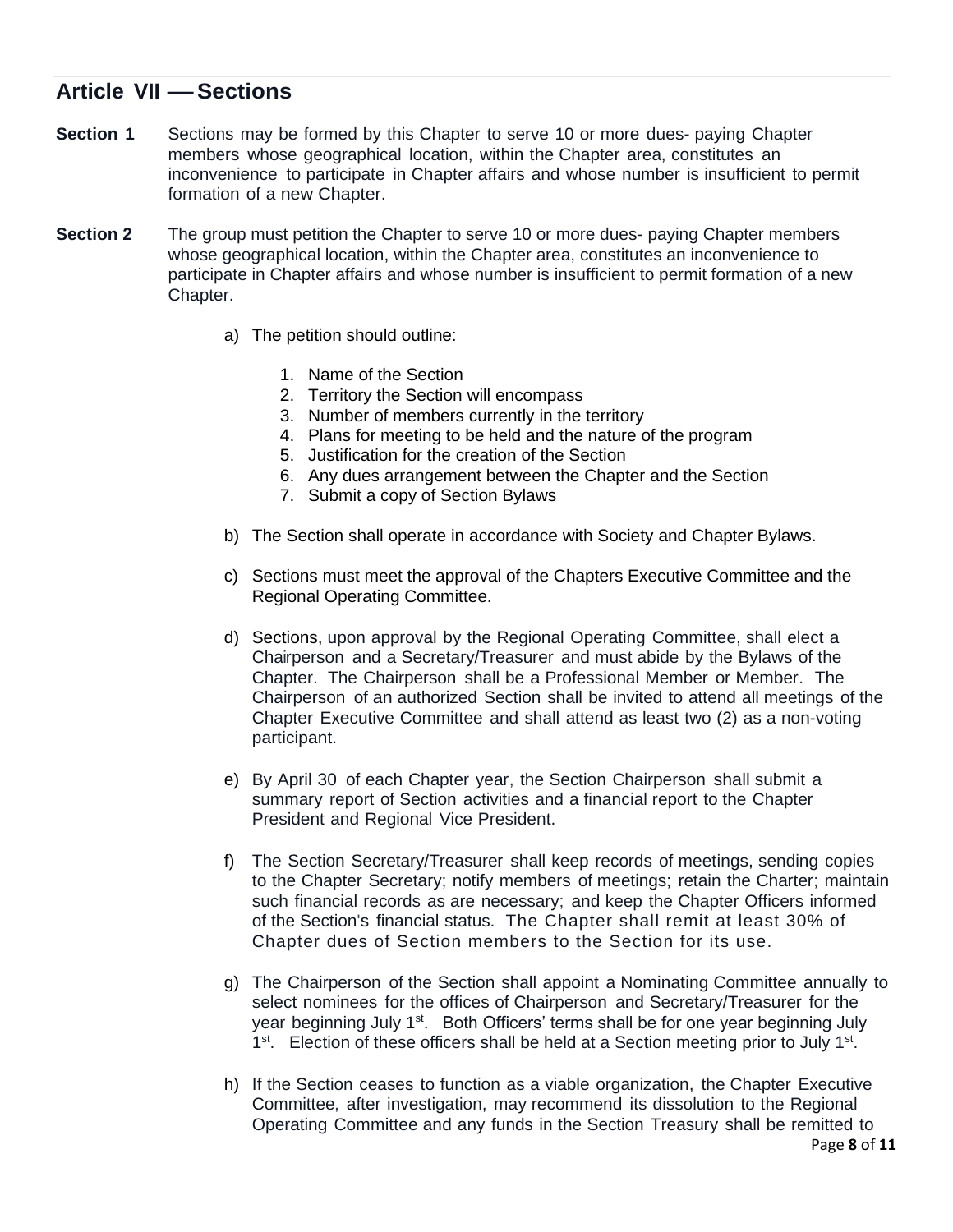the Chapter for Chapter use.

i) Student members attending an educational institute may join together to form a Student Section of the Chapter within whose boundary the institution lies. (See Student Section Bylaws)

## **Article** VIII-**Dues**

- **Section 1** Each member, except Students, Emeritus and Honorary Members, shall be assessed annual Chapter dues as determined by Chapter members, in addition to Society dues.
- **Section 2** All Society and Chapter dues shall be paid annually in advance by the anniversary of each member's election date.
- **Section 3** Chapter dues shall be determined by vote of the Chapter membership at any regular or special meeting where a quorum is present. All Chapter members shall be notified at least 30 days in advance regarding dues proposals

## **Article** IX -**Meetings**

- **Section 1** Meetings of the general membership that define or discuss methods, procedures, systems, devices and/or standards toward the reduction, control or elimination of hazardous exposures to people, property or the environment, and which foster the technical, scientific and managerial knowledge and skills of attendees, shall be held at least ten (10) times during the year for the interchange and acquisition of professional knowledge among members.
- **Section 2** Special meetings of members may be called by the Chapter Executive Committee. The notice calling such a meeting shall state the purpose of the meeting; such notice to be sent to each member at least two (2) weeks in advance.
- **Section 3** Twenty-Five (25) active members in good standing and at least one member of the Chapter Executive Committee shall constitute a quorum at any regular or special meeting.
- **Section 4** The latest edition of Robert's Rules of Order Newly Revised shall govern the transaction of business at all meetings of the Chapter unless otherwise provided by the Bylaws.
- **Section 5** Executive Committee meetings shall be conducted at least six (6) times per year and the Chapter President will preside over the meetings. These meetings are necessary for managing the Chapter including finance reports, strategic plans, governmental affairs, membership growth and other business items needed to manage the Chapter successfully.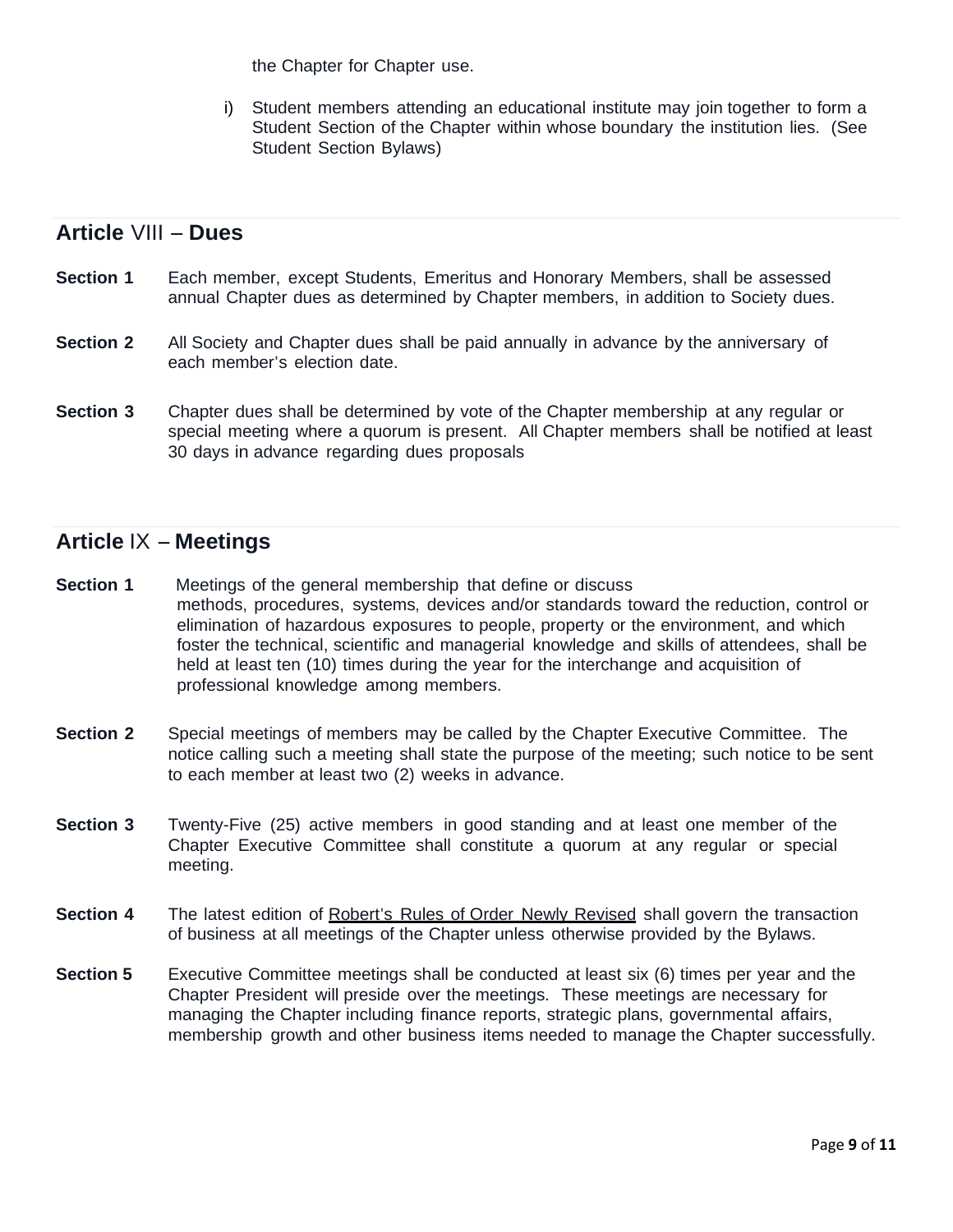## **Article X- Miscellaneous**

#### **Section 1 The Chapter may be dissolved by Chapter members in the following manner:**

- a) A resolution to dissolve the Chapter shall be acted upon at a meeting of the Chapter Executive Committee. The resolution shall set forth the reasons for dissolution.
- b) Within 30 days following the Chapter Executive Committee action, a mail or e-mail ballot shall be sent to all chapter members setting forth the reasons for the dissolution. Thirty (30) days after the ballots are mailed or e-mailed, they shall be counted by the Chapter Executive Committee. A two-thirds vote is required for approval of the action.
- c) Upon adoption of the resolution to dissolve, the officers shall carry out the dissolution of the Chapter in conformance with applicable laws and Society Bylaws.
- **Section 2** If a Chapter Executive Committee no longer exists of conditions preempt the implementation of the preceding section, a Chapter member may make a recommendation for dissolving a Chapter to the Regional Vice President for their review. Upon approval of the Regional Operating Committee, the recommendation will be forwarded to the Society Board of Directors.
- **Section 3** The Chapter may be dissolved by the Society Board of Directors after failure of the Chapter to conform to minimum Society requirements for activities or upon performance of actions contrary or detrimental to the Society and after a reasonable probationary period. Upon notice, the officers shall carry out the dissolution of the Chapter.
- **Section 4** The official Society symbol may be used by the Chapter on correspondence, publications and other official documents in accordance with the provisions for use and reproduction in the Society Bylaws.
- **Section 5** Any fund-raising projects or activities shall be limited to those activities which are consistent with the purpose of the Society and the Chapter.
- **Section 6** Chapter officers shall assure retention of needed Chapter and membership records by adhering to the following record retention periods. Officers having charge of these records are authorized to dispose of the records at the end of the required retention period.
	- a) Minutes of meeting- permanently (recommended by Society auditors).
	- b) Correspondence -two years following completion of the Chapter year.
	- c) Financial Records- seven years following the completion of the Chapter year.